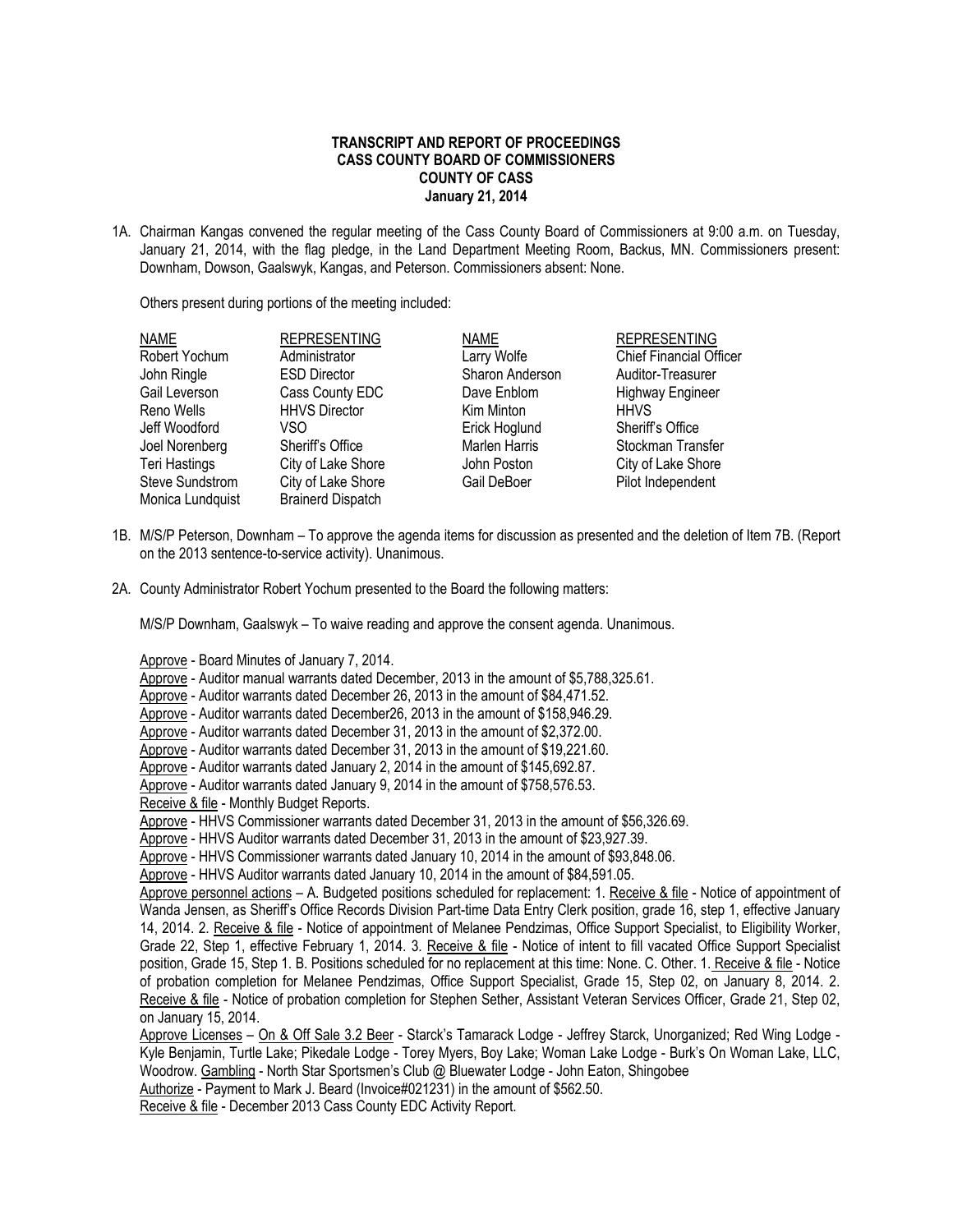Approve - Remer Fire Department contract for Unorganized Township from January 1, 2014 through Dec. 31, 2014 in the amount of \$954.61/yr.

Authorize - Budgeted support for FY2014 to Mississippi Headwaters Board in the amount of \$1,500.00, Cass County HRA in the amount of \$3,300.00 per diem/mileage; and Cass County EDC in the amount of \$42,500.00.

Approve - Pay requests for Cass County ARMER Project to DSC Communications – Pillager Tower improvements in the amount of \$16,705.90.

Receive & file - Annual Certification of Bridge Safety Inspection for 2013.

Approve - Child and Teen Check Up Pine River Backus Area Family Council Pine River Backus Area Family Center; Northland Area Family Center; Burton Haugen, M.D. Medical Consultant; Bemidji State University and Northwest Technical College; Stellher Human Services, Inc - HHVS purchase of service contracts from January 1, 2014 through December 31, 2014.

Approve - Five Cass County Family Center quarterly progress reports and payment of quarterly expense claims totaling \$18,453.00.

Receive & file - Ad Hoc Committee – Utility Easements meeting notes of January 08 & January 14, 2014.

2B. Mr. Yochum presented a draft agenda for a special meeting with the Leech Lake Band of Ojibwe on Friday, January 31, 2014 at the Leech Lake Band Government Center, 190 Sailstar Dr., Cass Lake, MN. Administrator Yochum also explained a draft Memorandum of Understanding between Cass County and the Leech Lake Band of Ojibwe providing a framework for bilateral communication on policies affecting natural resource management, community development, economic development, and maintaining Ojibwe cultural life-ways.

M/S/P Downham, Dowson – To establish a special meeting with the Leech Lake Band of Ojibwe on Friday, January 31, 2014, beginning at 10:00 a.m., at the Leech Lake Band Government Center, 190 Sailstar Dr., Cass Lake, MN to discuss roads/trails, human services, environmental services, land management, 2014 legislative issues and any other business requested by the governing bodies. Unanimous.

M/S/P Downham, Peterson – To approve execution of a Memorandum of Understanding between Cass County and the Leech Lake Band of Ojibwe as presented. Unanimous.

3A. Auditor-Treasurer Sharon K. Anderson and EDC Executive Director Gail Leverson discussed the Minnesota Investment Fund for the business development of American Surplus and Manufacturing, Inc., in Pine River, MN. Ms. Leverson discussed the project that proposes to manufacture and sell Ice Castle fish houses and retail sales of fish house accessories at the site of a former car dealership located on Highway #371 in Wilson Township. Ms. Leverson also assured the Board that Cass County will not incur any cost or loan risk due to the project.

Commissioner Dowson offered Resolution No. 04-14 and moved its adoption, Commissioner Peterson seconded:

## LOCAL GOVERNMENT RESOLUTION ECONOMIC DEVELOPMENT PROGRAM

BE IT RESOLVED that Cass County act as the legal sponsor for project(s) contained in the Business and Community Development Application to be submitted on January 22, 2014 and that Board Chairman and County Administrator are hereby authorized to apply to the Department of Employment and Economic Development for funding of this project on behalf of Cass County.

BE IT FURTHER RESOLVED that Cass County has the legal authority to apply for financial assistance, and the institutional, managerial, and financial capability to ensure adequate construction, operation, maintenance and replacement of the proposed project for its design life.

BE IT FURTHER RESOLVED that Cass County has not incurred any costs and has not entered into any written agreements to purchase property.

BE IT FURTHER RESOLVED that Cass County has not violated any Federal, State, or local laws pertaining to fraud, bribery, kickbacks, collusion, conflict of interest or other unlawful or corrupt practice.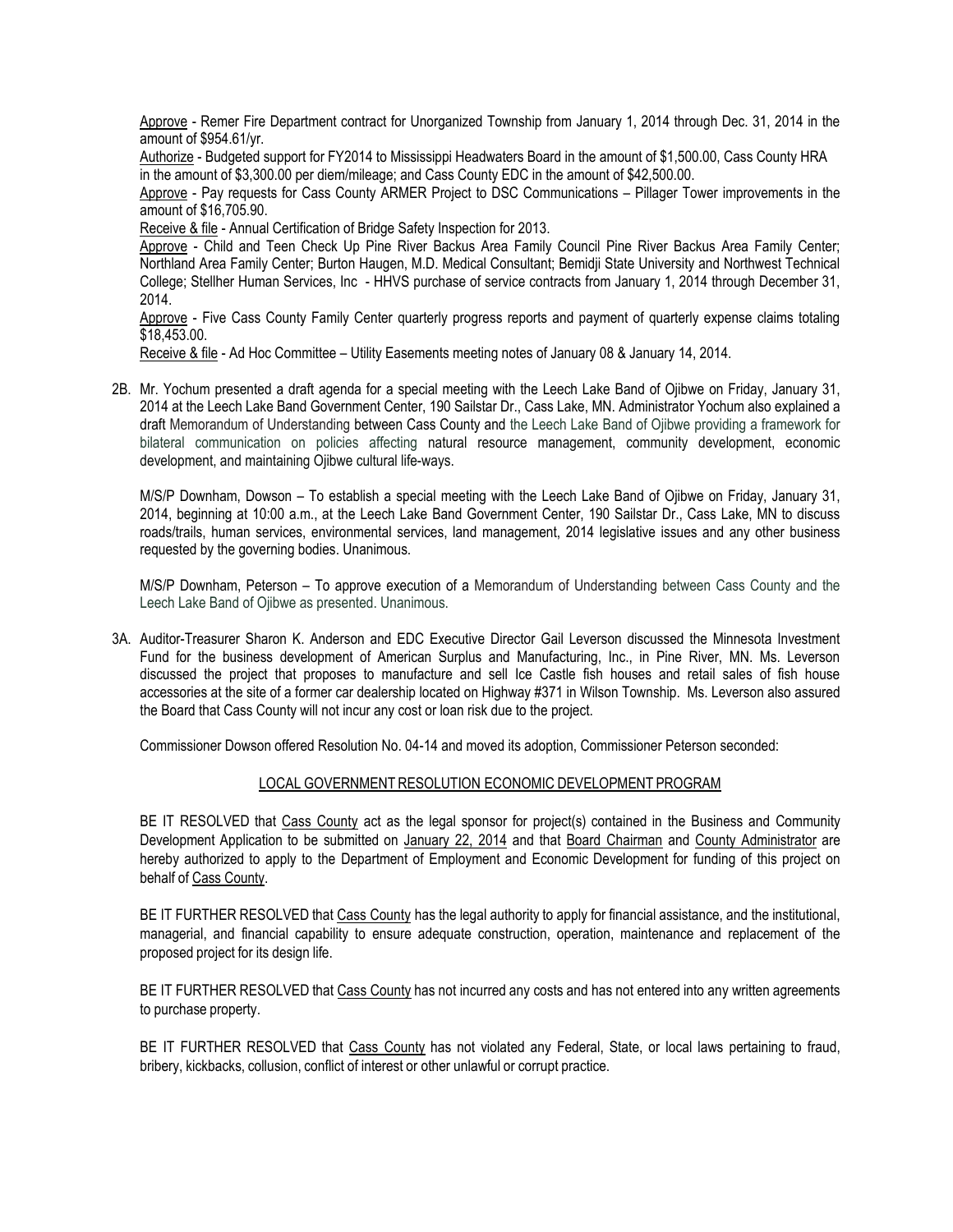BE IT FURTHER RESOLVED that upon approval of its application by the state, Cass County, may enter into an agreement with the State of Minnesota for the above-referenced project(s), and that Cass County certifies that it will comply with all applicable laws and regulations as stated in all contract agreements and described on the Compliance Section (S-7) of the Business and Community Development Application.

BE IT FURTHER RESOLVED that Cass County Economic Development Corporation has obtained credit reports and credit information from American Surplus and Manufacturing, Inc. and Jeffrey Drexler and David Handeland. No adverse findings or concerns regarding, but not limited to, tax liens, judgments, court actions, and filings with state, federal and other regulatory agencies were identified. Failure to disclose any such adverse information could result in revocation or other legal action.

NOW, THEREFORE BE IT RESOLVED that Board Chairman and County Administrator, or their successors in office, are hereby authorized to execute such agreements and amendments thereto, as are necessary to implement the project(s) on behalf of the applicant.

Resolution No. 04-14 was adopted by majority vote: Ayes: Downham, Dowson, Gaalswyk, Kangas, Peterson. Nays: None.

Ms. Leverson discussed the Local Development Organization Agreement between Cass County and Cass County Economic Development Corporation for the grant submission application of \$107,500.00 of Minnesota Investment Funds from the Minnesota Department of Employment and Economic Development (DEED) to help with financing for the American Surplus and Manufacturing, Inc., the grant would then go to Cass County and the EDC would provide all administration duties through a "Local Development Organization (LDO)." The EDC would make a loan with the grant money to Jeffrey Drexler and David Handeland. to purchase the building, and as the business pays the loan back to the EDC, then the EDC would reimburse 80% of the state funds back to the state each month, and the remainder would stay with the EDC for use on future loans.

M/S/P Dowson, Gaalswyk – To approve the Local Development Organization Agreement between Cass County and the Cass County Economic Development Corporation for the grant submission application of \$107,500.00 of Minnesota Investment Funds from the Minnesota Department of Employment and Economic Development (DEED) to help with financing for the American Surplus and Manufacturing, Inc., Jeffrey Drexler and David Handeland as presented. Unanimous.

- 4A. ESD Director John Ringle and Marlen Harris of Stockman Transfer discussed the twenty eight County recycling container site maintenance and operations by Stockman Transfer. Mr. Ringle reported that Stockman Transfer has provided Cass County ESD with a list of local contacts that will assist in managing problems at each site before they occur. Director Ringle also reported that Stockman Transfer and their site managers will be responsible for making recommendations for any site improvements that may be presented for Board action. No action at this time.
- 4B. Mr. Ringle presented the 2013 annual planning/zoning activity report which showed that overall activity was nearly the same in 2013 when compared to 2012. Total number of permits issued in FY2013 was 1,161 versus 1,189 in FY2012. Total revenues were \$314,537 in FY 2013 versus \$315,613 in FY 2012. The biggest noticeable difference was in the reduced number of shoreland alteration permits issued, and early indications are that this level trend in planning and zoning activity will continue in 2014.

M/S/P Gaalswyk, Downham – To receive & file the 2013 annual planning/zoning activity report as presented. Unanimous.

5A. Auditor-Treasurer Sharon Anderson presented the interest earnings report for fiscal year 2013 totaling \$874,032.45 compared to \$1,037,068.08 in 2012. The Auditor-Treasurer also discussed investment trends, possible portfolio review by the MAGIC Fund, and the audit implications of unrealized gains and losses.

M/S/P Downham, Gaalswyk – To receive & file the interest income report for fiscal year 2013 as presented. Unanimous.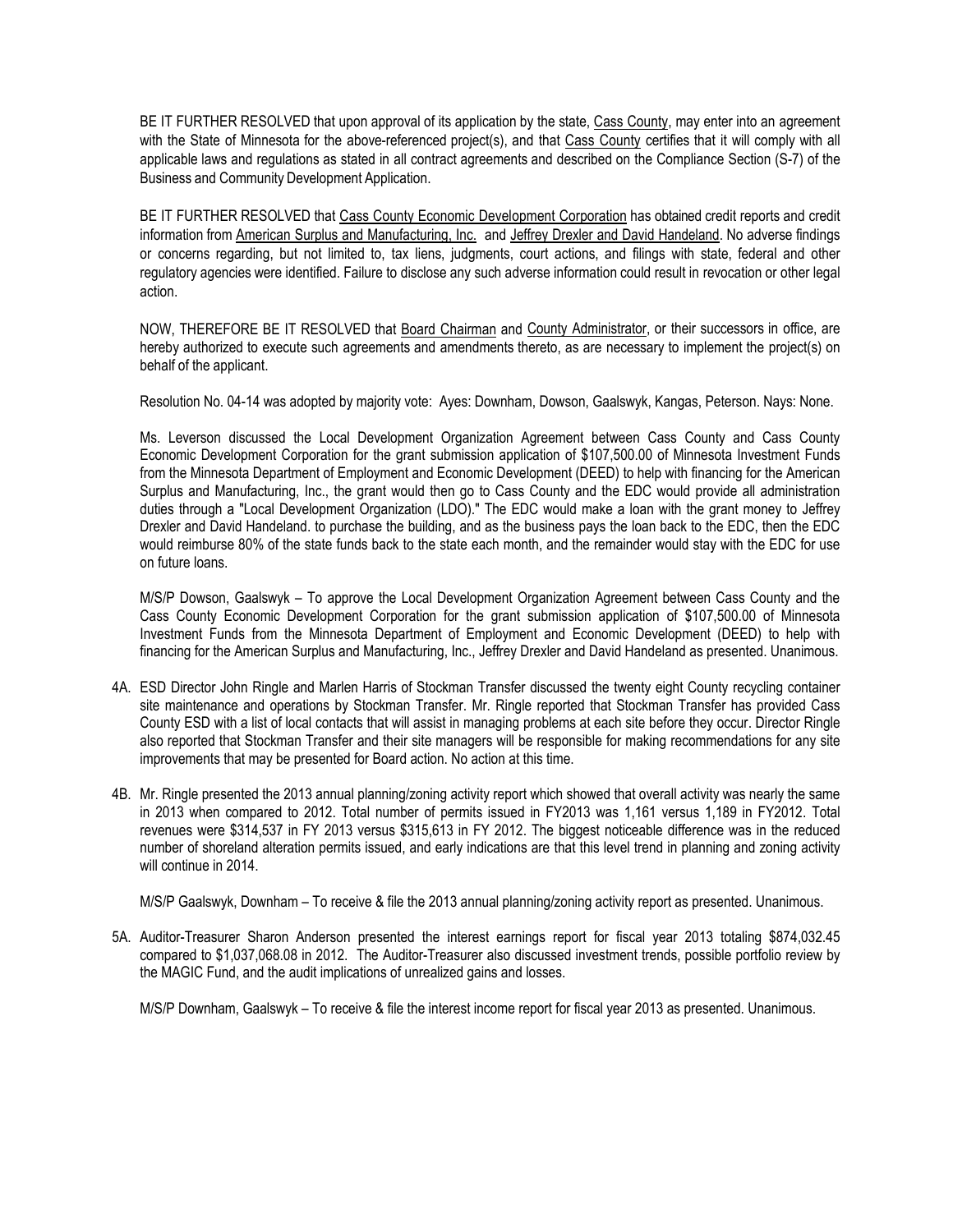5B. Ms. Anderson presented a summary of \$6,500.87 of property tax abatements processed in 2013. Current year abatements equaled \$3,702, prior year abatements equaled \$1,364.87, and tax court approved abatements equaled \$1,434.00.

M/S/P Peterson, Dowson – To receive & file the 2013 abatement summary as presented. Unanimous.

5C. Auditor-Treasurer Anderson presented the newsletter that accompanied the 2013 tax statements, and requested Board approval to draft a newsletter to be included in the 2014 property tax statements.

M/S/P Gaalswyk, Downham – To approve a newsletter insert with the 2014 property tax statements. Unanimous.

5D. Ms. Anderson recommended a schedule for the adoption of the annual capital improvement plan for the years 2015 through 2019.

M/S/P Downham, Dowson – To approve review of a draft of the annual capital improvement plan for the years 2015 through 2019 at the regular Board meeting of Tuesday, April 1, 2014 and further, to establish a public hearing for consideration of the final adoption of the plan at the regular Board meeting of Tuesday, May 6, 2014. Unanimous.

6A. County Highway Engineer David Enblom discussed the request from the City of Lake Shore for Cass County to act as the Trail 77 Phase 1 (a multi-use trail along the southerly portion of CSAH 77) sponsor as part of a grant application to the MNDOT as a Transportation Alternative Project. In addition, Engineer Enblom proposed consideration of Conservation Fund #73 funds to provide some of the matching dollars to the City of Lake Shore not to exceed \$82,000.00 for the Phase 1 project. City of Lake Shore representatives (John Poston, Teri Hastings, Steve Sundstrom) confirmed efforts to provide the balance of any local match required in Phase 1.

Commissioner Dowson offered Resolution No. 05-14 and moved its adoption, Commissioner Gaalswyk seconded:

WHEREAS, the City of Lake Shore has applied for a MnDOT Transportation Alternatives project, and WHEREAS, this project is identified as Trail 77 Phase 1, and

WHEREAS, part of the MnDOT Transportation Alternatives program Cass County sponsorship of the project is required.

IT IS RESOLVED, that Cass County agrees to act as sponsoring agency for a "Transportation Alternatives" project identified as Trail 77 Phase 1 in Lake Shore and has reviewed and approved the project as proposed. Teri Hastings Sponsorship includes a willingness to secure and guarantee the local share of costs associated with this project and responsibility for seeing this project through to its completion, with compliance of all applicable laws, rules and regulations.

BE IT FURTHER RESOLVED, that Cass County is hereby authorized to act as agent on behalf of this sponsoring agency.

BE IT FURTHER RESOLVED, that Cass County agrees to allocate up to \$82,000.00 from the Conservation Fund #73 for the City of Lake Shore Trail 77 Phase 1 Project.

Resolution No. 05-14 was adopted by majority vote: Ayes: Downham, Dowson, Gaalswyk, Kangas, Peterson. Nays: None.

Commissioner Gaalswyk offered Resolution No. 06-14 and moved its adoption, Commissioner Downham seconded:

WHEREAS, the Federal Highway Administration (FHWA) requires that states agree to operate and maintain facilities constructed with federal transportation funds for the useful life of the improvement and not change the use of right-ofway or property ownership acquired without prior approval from the Federal Highway Administration, and

WHEREAS, Transportation Alternatives projects receive federal funding, and

WHEREAS, the Minnesota Department of Transportation (MnDOT) has determined that for projects implemented with alternative funds, this requirement should be applied to the project proposer, and

WHEREAS, Cass County is the sponsoring agency for the Transportation Alternatives project identified as Trail 77 Phase 1 in the City of Lake Shore.

THEREFORE BE IT RESOLVED, that the sponsoring agency hereby agrees to assume full responsibility for the operation and maintenance of property and facilities related to the aforementioned Transportation Alternatives project contingent upon the execution a joint powers agreement with the City of Lake Shore.